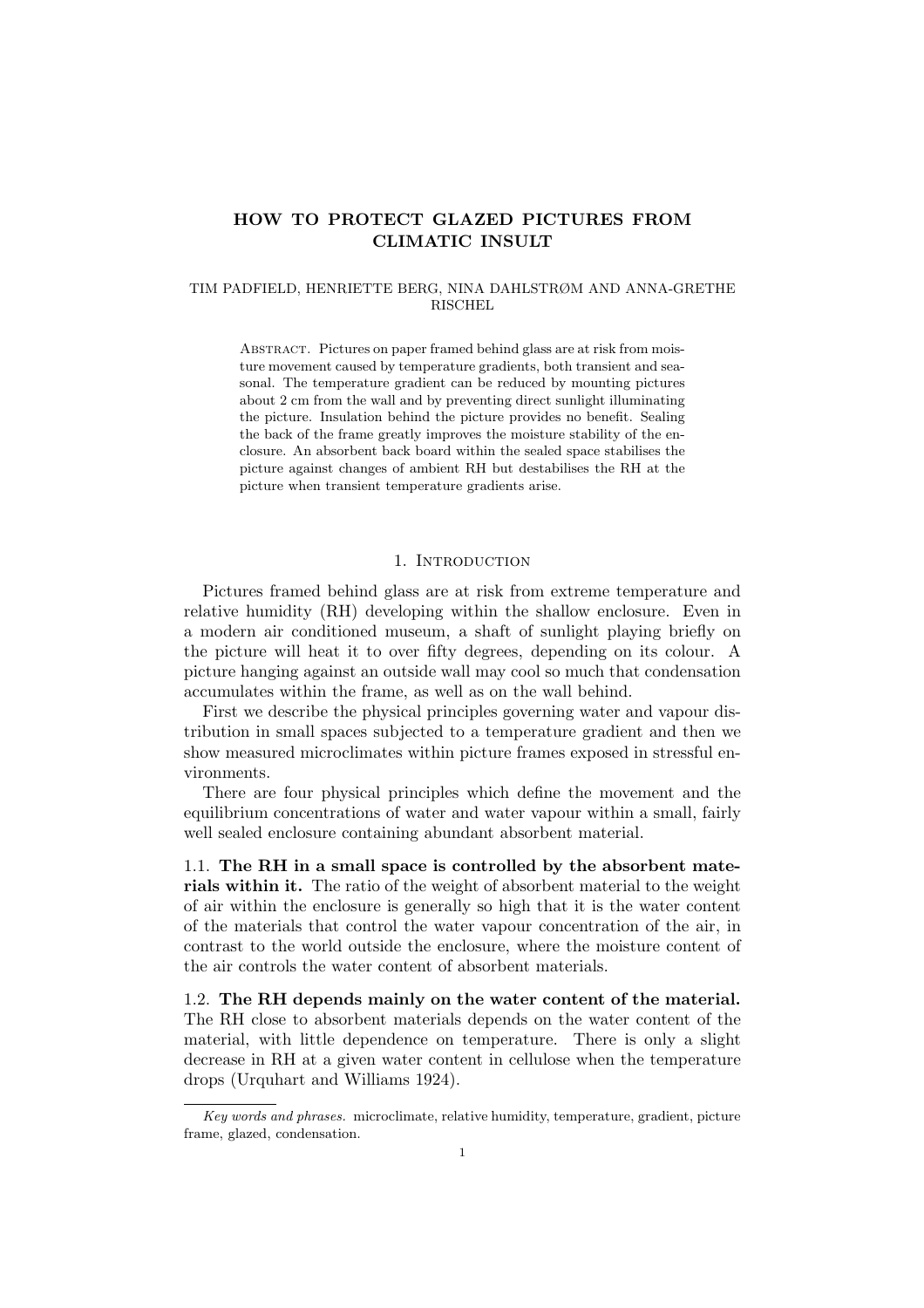1.3. **Water vapour concentration tends to uniformity.** Water vapour tends to diffuse throughout the spaces within an enclosure to give a uniform concentration, rather than a uniform RH. A temperature gradient will therefore automatically generate a RH gradient, because the RH is the ratio of the water vapour concentration at that point to the maximum possible concentration at the temperature of that point. This maximum concentration diminishes steeply with temperature; so if the actual concentration is uniform the RH must be higher in the cooler parts.

1.4. Water moves in materials to equalise the water content. When a temperature gradient builds up, the water vapour concentration in the air spaces around absorbent materials will change, even though it will tend towards uniformity throughout the enclosure. This is because absorbent materials do not absorb water in proportion to the increasing RH around them. If the temperature gradient is so large that the RH becomes very high at the cold side, the material will absorb so strongly that the water vapour concentration will be reduced everywhere within the enclosure. If the RH reaches  $100\%$  at the cold side, water will be removed by condensation and the water vapour concentration in the air space will be controlled by the temperature of this cold surface. An extreme temperature gradient will therefore cause dehydration of the picture, while dew appears on the glass, or on the back plate.

An important consequence of the operation of these rules is that there is, in a temperature gradient, a cyclic flow of water and vapour in an enclosure containing absorbent material. Water will tend to move within the absorbent material towards the drier warmer parts, where the RH is lower. This movement is slow except close to saturation, when there is accumulation of water in fine capillaries, where it is quite mobile. The water will re-evaporate at some point and diffuse back to re-establish the uniform vapour concentration. It is therefore surprisingly difficult to provoke visible condensation in a container with absorbent material hard up against the cold side.

### 2. Experiments on the microclimate within glazed prints

Figure 1 shows the structure of the framed prints that we have used for the experiments, and the placing of the sensors. The temperature gradient was measured with thermocouples,0.2 mm thick at the tip. The RH sensor was about 1.5 mm thick. Its sensitive area, which is only about one square millimetre, is attached to a circuit board  $3 \times 5$  mm, which obstructs the free diffusion and flow of air and vapour. The RH values shown in the graphs should therefore be read as evidence of the process that is occuring rather than as accurate records of the RH that would prevail at that point, without the sensor present.

2.1. **Pictures in an unheated house.** Figure 2 shows the inferior moisture stability of an unsealed picture in an unheated house, compared with two pictures with impermeable backs. The exact trend of the RH traces on the diagram is not significant, because no attempt was made to seal the pictures perfectly. The rapidity with which the unsealed picture came to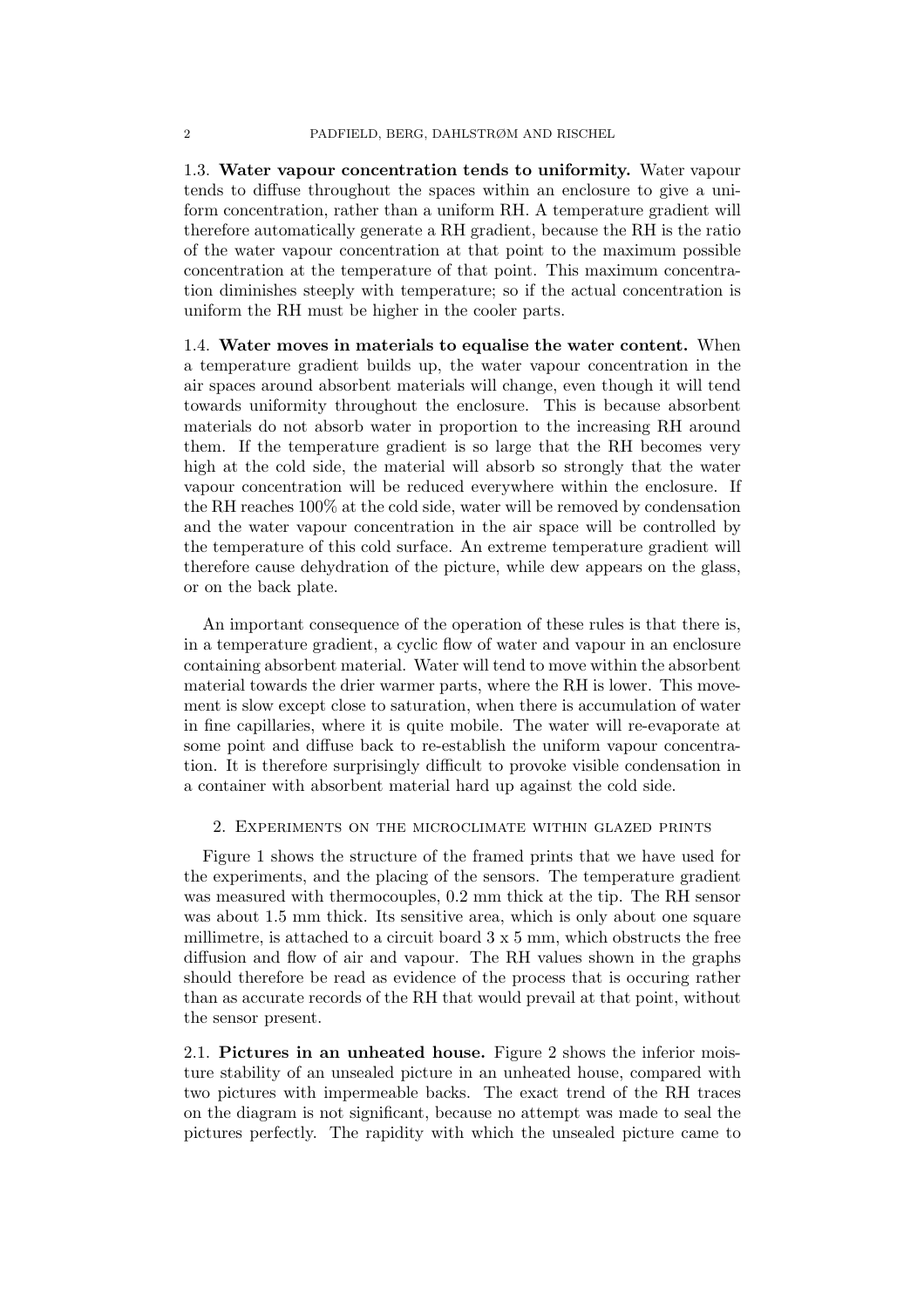

FIGURE 1. Cross section through the glazed frame of a print which has been fitted with moisture and temperature sensors. All the absorbent materials are cellulose, the frame is of wood. Temperature sensors are black points,RH sensors are short black bars.

equilibrium with the room RH is disturbing, given the uncontrolled climate in this house in the Copenhagen Open Air Museum.

A detail from this diagram is included in figure 3, which reveals a particular danger for unsealed paintings in a high ambient RH. A sudden drop in outside temperature briefly brought the inside wall surface below the dew point of the room air, whose temperature and RH were buffered by the walls and furnishings. The wall just behind the painting was relatively cool, because it was slightly insulated against the inside temperature by the picture itself. This was therefore the place where condensation occurred. This condensation was absorbed into the back board, so that the RH at the picture suddenly rose above ambient. Three such episodes are visible in the graph. The temperature was low, so the picture was also at risk from growth of ice crystals in the very humid paper.

2.2. **Pictures against a cold wall in a heated room.** Our second example is a set of pictures set at varying distances from a cold,poorly insulated outside wall (actually a double glazed window facing north) in a heated room. All the pictures were sealed at the back. The temperature gradients were much greater than in the previous experiment and the cooling effect of the picture on the wall immediately behind it is shown quite clearly in figure 4. The dew point of the room air was  $8^{\circ}$ C, so a picture hard up against the wall would be vulnerable to condensation within its frame, even if it had long been in equilibrium with the room air. The picture at 6 mm from the wall was entirely above the dew point but the wall behind had condensation. The picture at 20 mm distance from the wall was close to a uniform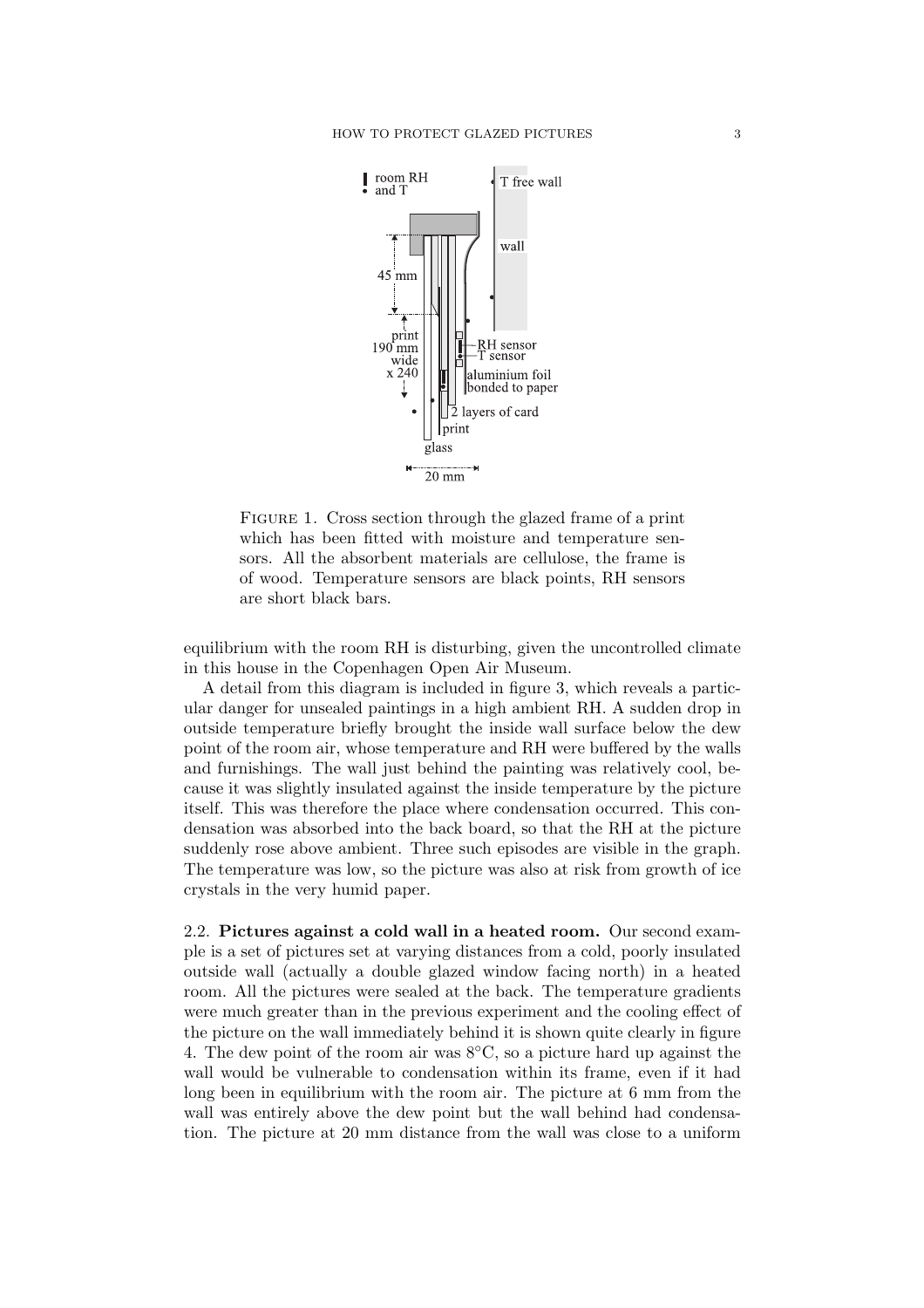

FIGURE 2. The course of the relative humidity immediately behind the prints in three glazed frames exposed in an unheated house. The indoor RH averaged about 90% during this winter period. One picture had no impermeable backing. It rapidly came to equilibrium with the room air from its starting point at 40% RH. The other two pictures were covered on the back with aluminium coated paper, but were not otherwise sealed with particular care. At the end of the exposure period they were still far from equilibrium with the room air and enjoyed a more stable climate than the unsealed picture.

temperature but the wall behind was still markedly cooler than the general wall temperature.

The climate around the picture mounted against the wall is shown in more detail in figure 5. The RH within the frame was about 80% before the temperature gradient was imposed. When it was put against the cold wall the RH measured just behind the print dropped immediately by 2%. This was a consequence of the slight temperature dependence of water sorption by cellulose. The subsequent downward drift in RH at the print was due to the backboard absorbing water vapour at the high RH towards the cool back of the assembly. This strong absorption by the back board kept the print safely dry, even though the RH within the frame was initially dangerously high.

2.3. **A picture against a thin wall that gets both hot and cold.** In the next experiment, one picture was set against a wall that was alternately cold and warm, typical of the thin, uninsulated wall of a simple hut. The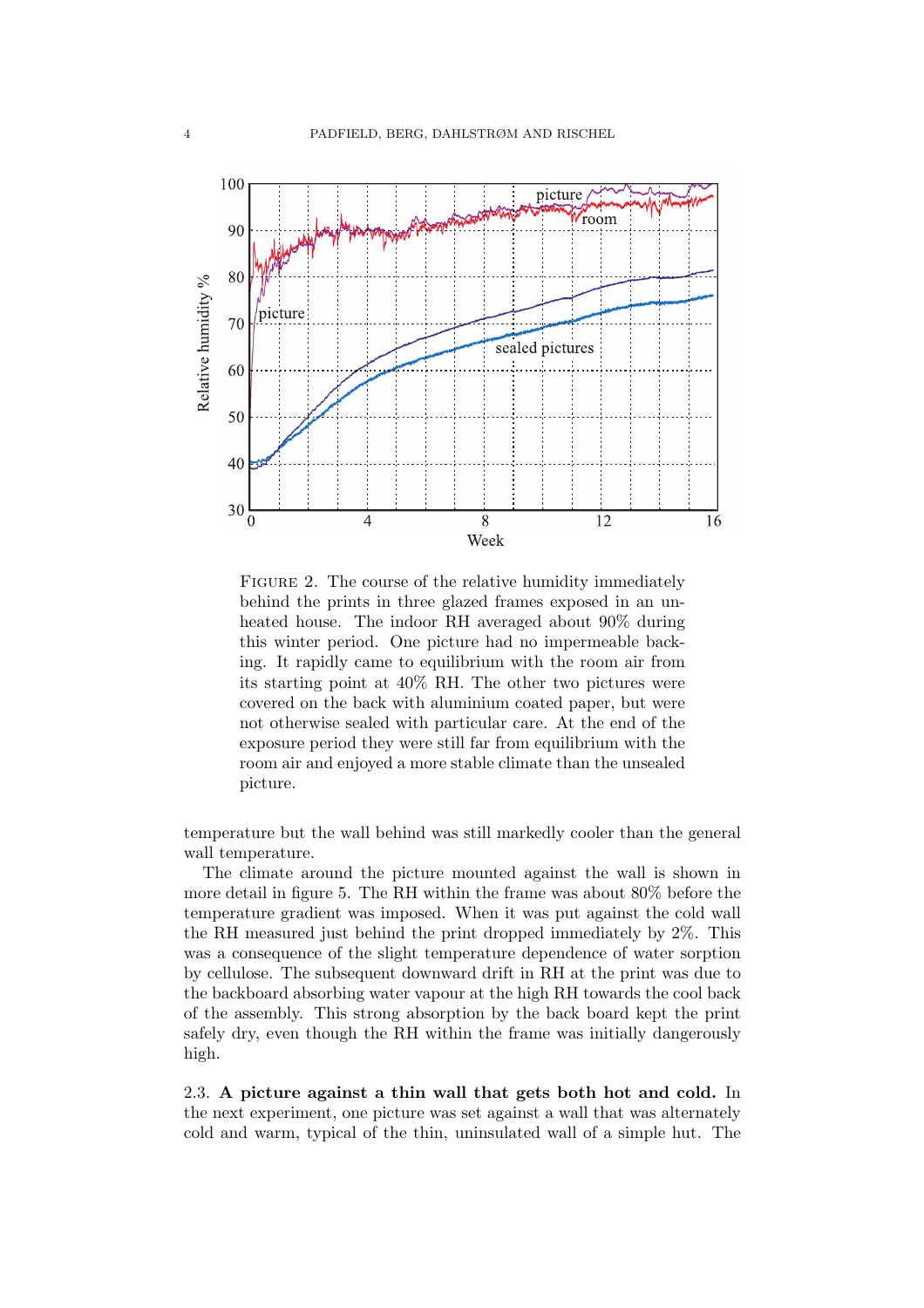

Figure 3. Condensation into the back of an unprotected picture. This is a detailed record from the last 6 weeks shown in figure 2. A sudden drop in outside temperature in the middle of the second week has caused the inside surface of the wall, where it was partly screened by the picture, to fall below the dew point of the room air, which was buffered in temperature and in RH by the building and its furnishings. The condensed moisture has been absorbed into the porous back board of the picture and has caused a sudden but long lasting increase in the RH measured just behind the print.

course of the climate is shown in figure 6. The first night repeated the pattern of figure 5, with the picture drying slightly. Then a period of weak sunlight warmed the wall only slightly above ambient. The relative humidity at the picture rose as water evaporated from the warm mount. The next day brought strong sunlight. The complex pattern of events is spread out in time on the right side of the diagram. There was condensation on the glass, dehydrating the rest of the enclosure, so that both picture and backboard became drier as the heating continued.

2.4. **A picture exposed to sunlight indoors.** Figure 7 shows what happens when sunlight, through a window, plays directly on the picture. At first water moved from the heated print to the backboard but then the backboard also dried out, losing water, probably to the paler, cooler parts near the edges of the frame. During the night the enclosure moved back towards a uniform moisture distribution. The water was not lost, but it took a long time to migrate back parallel to the materials in the frame.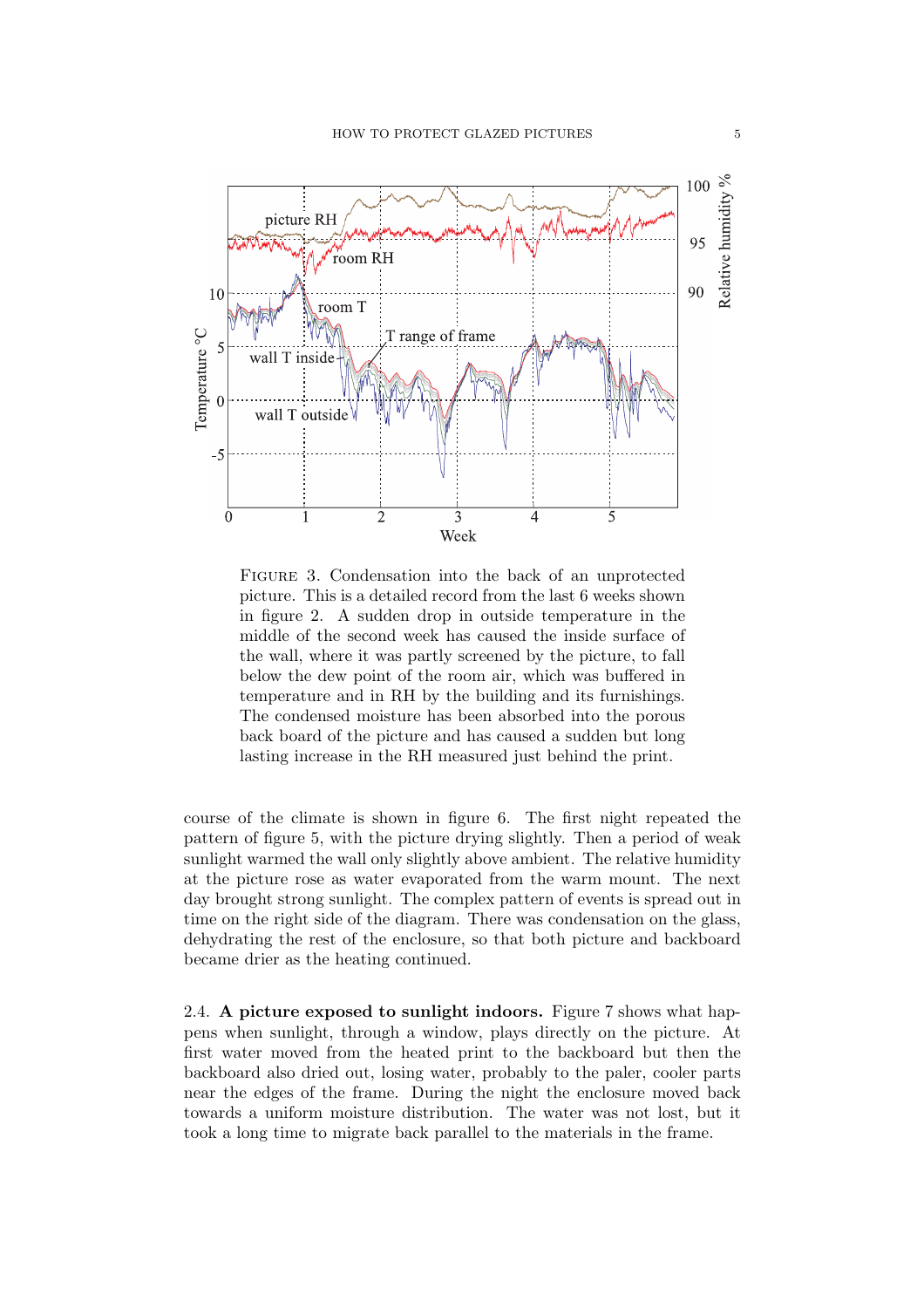

FIGURE 4. The temperature gradient through three pictures set against a cold outer wall. The shaded areas represent the enclosed air spaces within the frames. Notice that the internal temperature gradient was very small when a 20 mm air gap was established between the back board and the wall. The room dew point was  $8^{\circ}$ C, so there was condensation on the wall behind the two closest pictures.

### 3. Discussion

These semi-quantitative demonstrations of the effect of unsteady environments on pictures give an indication of the magnitudes and the rates of the movement of water, both as vapour and as liquid, within and near the shallow enclosure of the picture frame.

3.1. **Direct sunlight causes an extreme microclimate.** The instability of the microclimate in pictures that are briefly exposed to shafts of sunlight through windows is particularly striking, and leads us to emphasise that ambient climate control in a gallery gives no protection against direct sunlight, particularly on objects enclosed behind glass. Pictures that will unavoidably suffer short periods of direct sunlight, in historic houses for example, should be mounted so that heat can readily be lost from the back, ensuring that the glass is never the coldest part of the assembly.

3.2. **The back of the frame should be sealed.** There are very few environments where a sealed backboard is more risky than a porous back. An important detail, however, is that the sealing material should be in intimate contact with a porous mat behind the picture. This will prevent accumulation of condensate at the bottom of the frame. Damage by pollutants released within the frame can be avoided by choice of pure cellulosic mounting materials and by sealing a wooden frame with aluminium foil.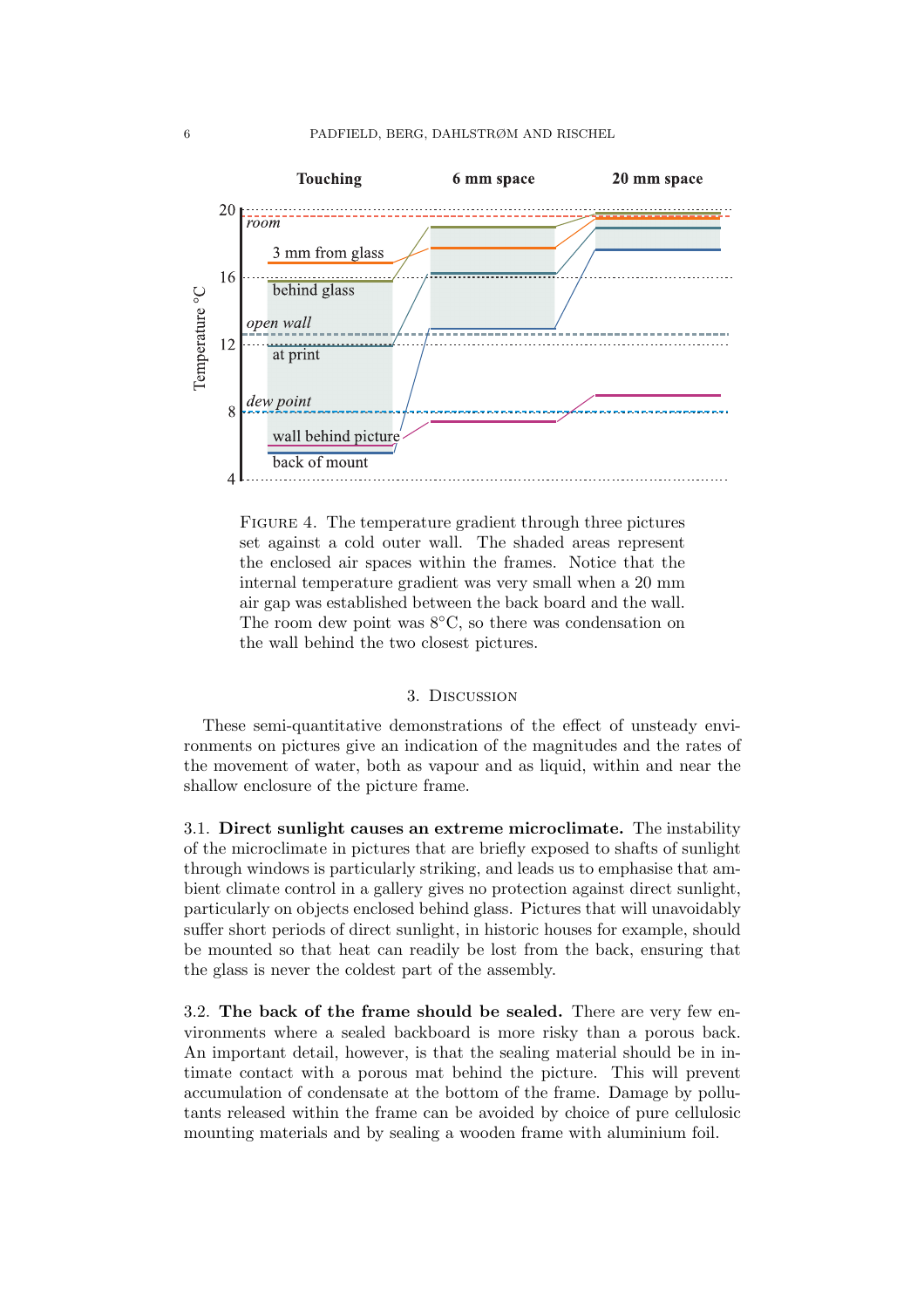

FIGURE 5. The microclimate in the frame touching the wall. Before the picture was placed against the wall the RH at the print was  $80\%$ , drifting slowly towards equilibrium with the 45% RH in the room. As soon as the back of the picture was set against the cold wall the RH dropped. The first very rapid drop, at about day 2.6, is caused by the temperature change at the print. For a given water content, paper is in equilibrium with a lower RH at a lower temperature. The subsequent further fall in RH is caused by moisture transfer to the cooler back board. At the end of the period, day 8.5, the picture was removed from the wall, causing an instant increase in RH, due to the temperature rise at the back and transient absorption into the still cool print. The sealed back plate was immediately opened, revealing abundant condensation on its inner surface.

3.3. **Pictures should be held away from walls.** The microclimate within a picture mounted on an uninsulated outer wall can be vastly improved by establishing a gap large enough to allow indoor air to stream between the back of the picture and the wall. The width of the gap should increase with the size of the picture, but 20 mm seems to be the minimum gap. A smaller gap slows the air stream enough to reduce the wall temperature below the dew point of the inside air, while the air stream is still sufficient to deposit a lot of water. The custom of hanging pictures with the top of the frame away from the wall and the bottom touching increases the risk of condensed water reaching the picture, because it restricts convective air movement enough to allow the wall to become cold but not enough to prevent condensation.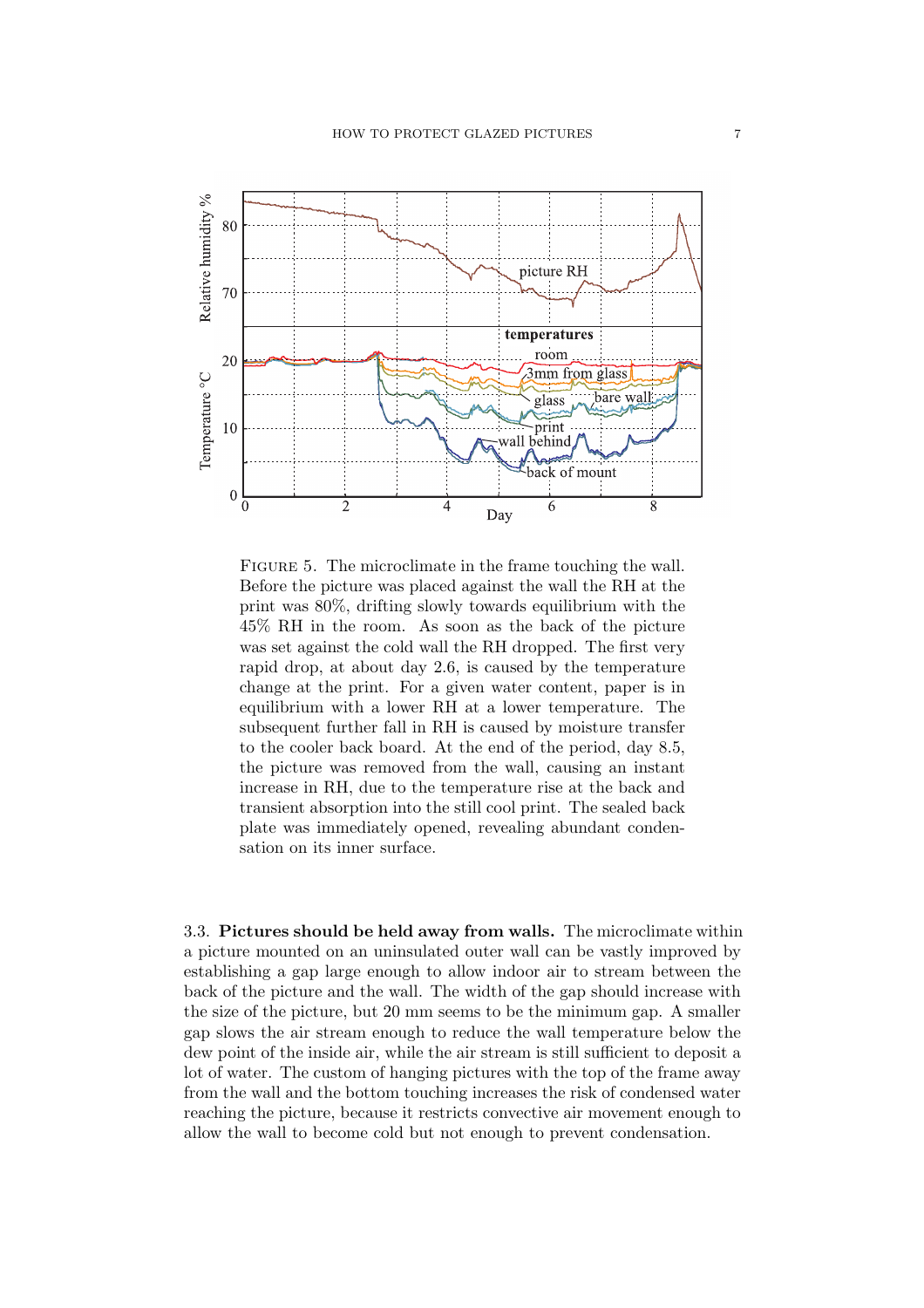

Figure 6. The microclimate in a picture frame mounted against a thin wall that cools at night and gets warm in the sun. On day 1 there was only weak sunshine, so the print warmed only a couple of degrees above the room temperature. There was nevertheless a considerable movement of water vapour from the back board to the print. When the wall cooled down the back board again acquired the higher RH. On day 2 the sun shone brightly. The temperature behind the picture rose to  $80^{\circ}$ C, while the open wall temperature was just 58◦ (point D). Water from the hot back board condensed on the inside of the glass and was sucked into the paper where it bulged towards the glass. The details are shown in the time stretched enlargement on the right: The RH at the back fell steeply from A to C. The RH at the picture rose at first to A but then fell to B as water condensed on the glass. When the picture was removed from the wall the RH at the print rose quickly to  $E$ , due to absorption of the evaporating dew on the glass, later the RH fell again as the back board absorbed water.

These arguments apply to humidified buildings, where the dew point of the room air is often above the outside temperature. All buildings are humidified to some extent, because all human activities release water vapour and none absorb it.

3.4. **Thermal insulation should not be used.** There seems to be no advantage in thermally insulating the back of the mount. An air gap between mount and wall is normally adequate to reduce the temperature gradient to insignificance. Sufficient insulation to materially reduce the temperature gradient through the picture would be so thick that it would be much uglier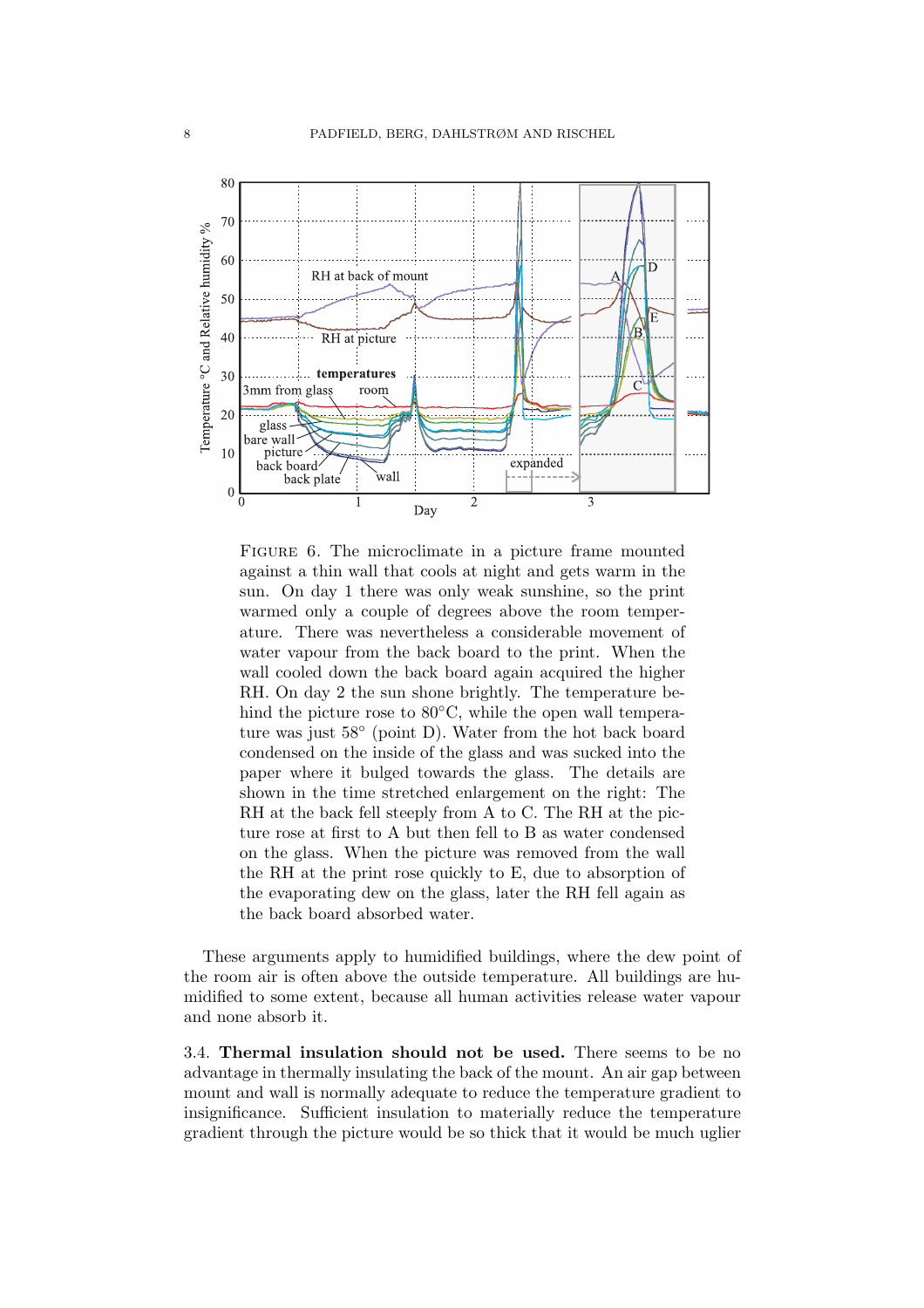

FIGURE 7. Temperature and relative humidity in a framed print exposed to sunlight through a double glazed window. The RH directly behind the print fell abruptly during the period of exposure. The RH at the back of the mount rose at first, fed by moisture released by the print. After that the RH fell at both measuring points. This was because the print is dark. The coolest part of the enclosure was the white mat and the outer edge of the back board. The moisture accumulated there and returned only slowly when the sun moved off the picture.

than an air gap. It will also increase the likelihood of condensation on the wall. Insulation behind the picture is dangerous when sun shines on the picture, because the back board will heat up. Condensation will then occur on the glass,which will be the coolest part of the assembly.

3.5. **Non-absorbent mounting materials are not usually beneficial.** If the print is the only water absorbent material in the enclosure, there will be much less condensation when the temperature at the back, or at the glass, drops below the dewpoint of the air within the enclosure. On the other hand there will be no buffer for the condensate that does form, so staining of the picture is still possible.

The change in water content of the print will always be greater when the backing material is absorbent, because a lot of water will move into the backing material even at temperatures above the dew point. However, an absorbent mat is such an advantage in maintaining a constant water content in periods of uniform temperature that it is more sensible to ensure a uniform temperature than to experiment with non-absorbent materials and enclosures.